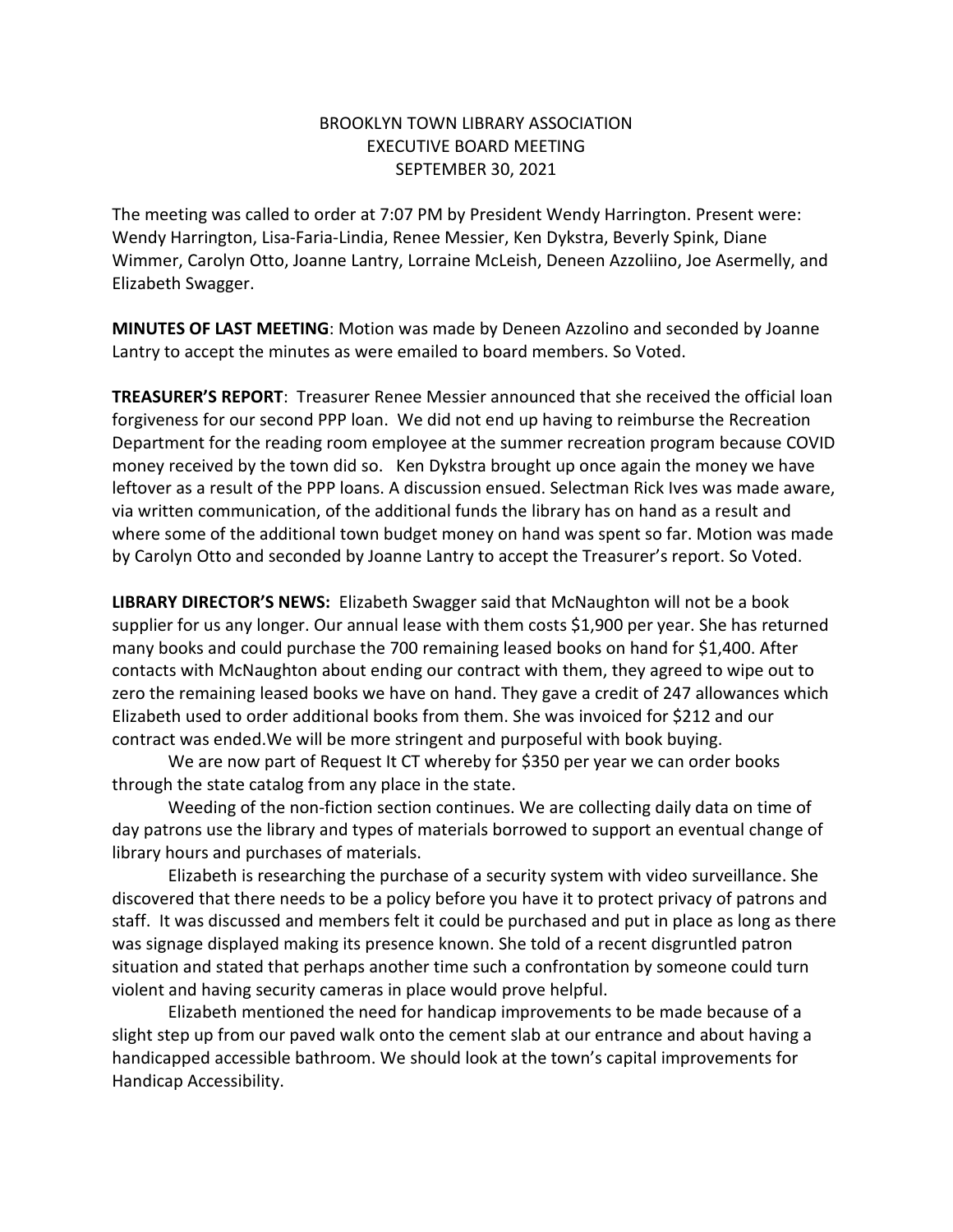Elizabeth will be working on the State library report due November 15<sup>th</sup>. She has also had contact with a woman from EASTCONN Head Start and was able to purchase a book, that is now part of our collection, that was helpful to the family of a Brooklyn child. She represented the library at Kindergarten Camp at Brooklyn Elementary School and the Quiet Corner Reads meeting that met at Putnam's new library facility.

**FRIENDS OF THE LIBRARY:** Diane Wimmer sent out membership notices and is doing a No Bake Bake Sale. She will be coordinating with Elizabeth to have a Book Sale on either Saturday, October 23<sup>rd</sup> or October 30<sup>th</sup> in our parking lot. It will be a Fill A Bag/Make a Donation sale. Diane can borrow tables from the Danielson Elks. The event will be advertised in the Turnpike Buyer. Joanne Lantry will ask Trinity Episcopal Church if we could use their parking lot for parking for the event, as we must keep a roadway open in our parking lot for Mortlake Fire Department vehicle passage. Joe Asermelly, who works at Ellis Tech, offered possible service of kids who need to do community service to help with moving the books.

## **OLD BUSINESS:**

**Heating and Air Conditioning :** The project was done over 2 days and completed on September 13th for the \$11,000 quoted. The bottom of our 50 year old furnace was completely rotted and gone. Air conditioning reaching even the upstairs has greatly improved.

## **NEW BUSINESS:**

**Electrical Repairs:** There was an unexpected electrical repair in the bathroom when the pull chain light and a wall switch outside the bathroom did not work. Labossiere Electric made the repair and now the light bulb has a fixture covering it and the light operates with a switch on the wall. Labossiere Electric returned to replace a breaker that the new furnace and air conditioning runs on. Total cost of repairs \$890.

**Library Director's Probation Period:** Elizabeth Swagger's 90 working day probation period ended on September 28<sup>th</sup>. The Staff Evaluation Committee of Wendy Harrington, Lisa Faria-Lindia, Jane Sipila and Joe Asermelly met via email communications. Elizabeth received "outstanding" in each category of the evaluation form that applied during her probationary period. Committee member Jane Sipila was not present to sign the evaluation form, but will be contacted to do so. Motion made by Beverly Spink and seconded by Diane Wimmer to accept the recommendation of the Staff Evaluation Committee for Elizabeth Swagger's continued employment as our Library Director. So voted.

**Revise Policy on Paid Time Off for Hourly Employees:** President Harrington passed out our current policy with proposed revisions and rationale for each revision. Library Director Elizabeth Swagger had looked over our policies and had suggested that changes be made. She and Wendy met to review them. After much discussion, and further changes by the board, it was decided that Wendy Harrington would type the policy in final form and email it to board members for an online approval vote.